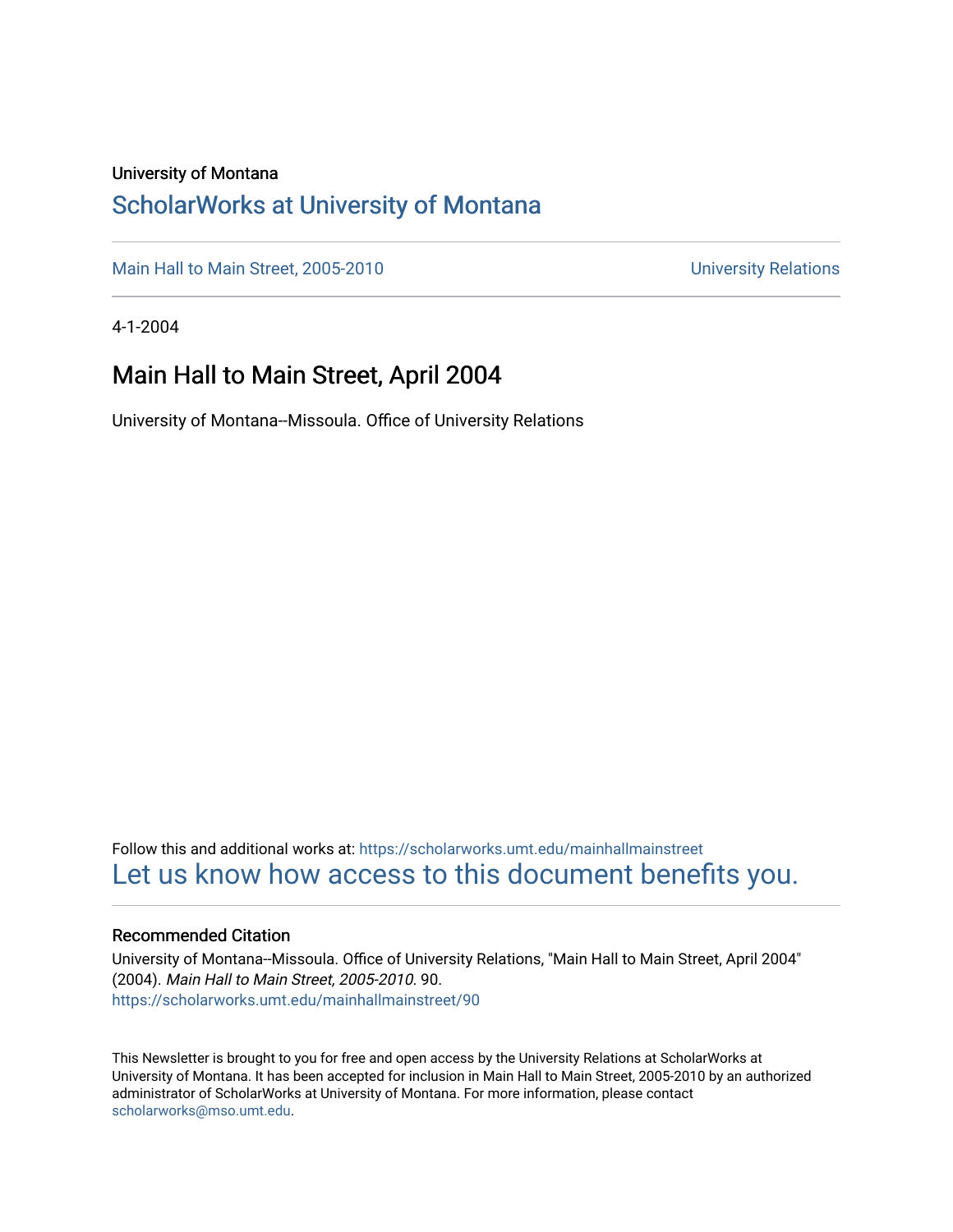

## UM, Montana Tech named to national 'best value' list

me University of Montana-Missoula and Montana Tech of UM in Butte are two of the nation's "best value undergraduate institutions, according to a new book published by The Princeton Review.

The New York-based education services company listed the two UM campuses among the 77 schools it recommends in its just-published book, America's Best Value Colleges. The book is a guide to colleges with outstanding academics, low-to-moderate tuition and fees, and generous financial-aid packages, the publisher said. The guide includes public and private colleges and



## Metal Lollipops

**Fourteen newdecorativebike racks were installed recently outside UM's Social Science Building.Thenew UM-logo bike racks weredeveloped bythe Associated Students ofUMand theCollege ofTechnology. NancyWilson, director ofthe ASUM transportationoffice, said the racksweredevelopedto replace the older"wave" racks, which give bikes only one contactpoint,makingthem easy to knock over. She said several UMcommittees alsowantedto improve the lookofbikes parked on campus,whileadding morebikeparking.For more information contactWilson at (406) 243-4599 or the COT's Bob Shook at (406) 243-7644.**

## UM Easter egg hunt a smashing success

sters took home baskets and bags<br>full of candy and toys from the are lourth annual Easter Eggstravaganza, held FM.<br>Saturday April 10 on the UM Oval Care undreds of Missoula-area youngsters took home baskets and bags I full of candy and toys from the Saturday, April 10, on the UM Oval.

Thanks to generous sponsors from campus and community, the egg hunt continues to offer more prizes to more children each year.

This year, UM welcomed a new sponsor. Mountain Line, which parked a bus on the Oval to promote its Children Ride Free Program. Major sponsors who have supported the egg hunt each year are KMSO, the New 102.5 Mountain FM; KECI-TV; Southgate Mall, A Carousel for Missoula, and the UM President's Office, University Relations, and Printing and Graphic Services.

The Missoulian, Holiday Inn Parkside, Wal-Mart, Party America, Target, the Bookstore at UM, Press Box and Empire Shows Inc. also contributed to this year's event. &

universities in 35 states and the District of Columbia.

The Princeton Review selected the schools based on analysis of quantitative and qualitative data obtained from administrators at more than 500 institutions and surveys of students attending them.

# Student named Truman scholar

month was full of surprises.<br>First there was the news that the<br>21-year-old University of Montana<br>tudont had been named the recipient auren Caldwell's biology class last month was full of surprises.<br>First there was the news that the student had been named the recipient of a prestigious Truman Scholarship. Then there was the messenger  $-$  UM President George Dennison — who arrived in Caldwell's early morning biology class to present her with a dozen roses.

I don't know if I was more surprised. about winning the Truman or having President Dennison show up in my biology class," said Caldwell, a junior in biology from Fort Wayne, Ind.

From Dennison's perspective, delivering the roses was the least he could do to honor one of only 60 Truman scholarship recipients in the nation.

"This is a wonderful recognition of the accomplishments of this young lady," Dennison

said. "We're exti Winners of the Truman Scholarship. receive \$2,000 to complete undergraduate studies and  $$24,000$  to attend graduate school. Truman awards are presented each year to outstanding presented each year to outstanding

*(Continued back page)*



**Caldwell**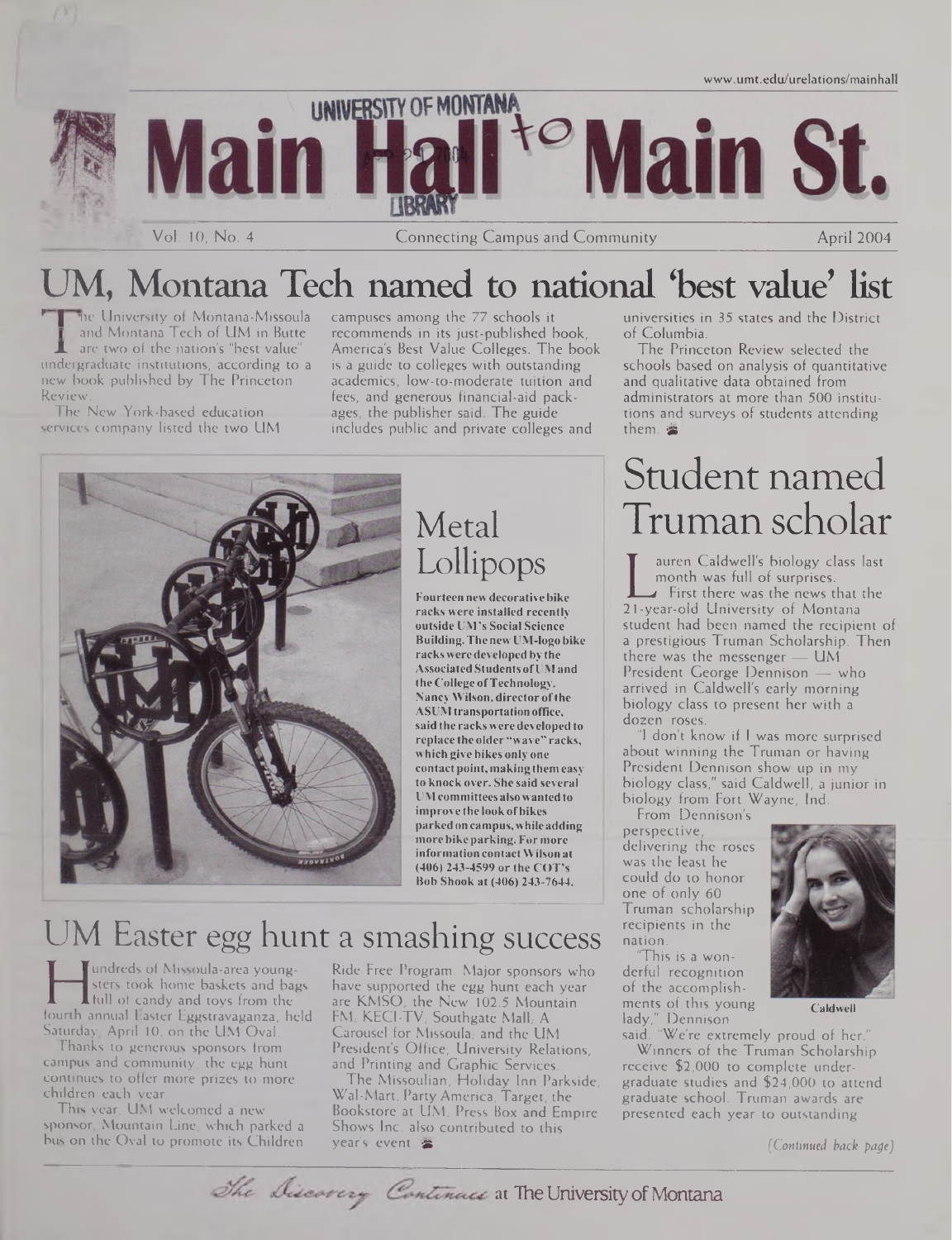**Spring Powwow Time—**LIM will embrace its American Indian culture during the 36th Annual Kyi-Yo Powwow, which will be held Friday through Sunday, April 23-25, in the Adams Center. Grand entries featuring champion dancers from across Montana and the region will be held Friday at 7 p.m., Saturday at <sup>1</sup> and 7 p.m., and Sunday at <sup>1</sup>



p.m. Admission is \$3, and everyone is welcome. Other specia events will include tipi races and art and craft sales. For more information, call the Native students' Kyi-Yo Club at 243-5302 or visit [www.umt.edu/asum/kyiyo/powwow.html](http://www.umt.edu/asum/kyiyo/powwow.html). Kyi-Yo means "grizzly bear" in Blackfeet.

**Making It Permanent—**Jerry Fetz is the new dean of the College of Arts and Sciences at UM. Fetz served as dean of UM's Davidson Honors College before becoming interim

past 34 years, he has served in a variety of dean of the College of Arts and Sciences last summer. Fetz came to UM as a German instructor in 1970 and was promoted to professor in 1983. For the administrative and faculty positions at the University, including chair of foreign languages and literatures, special assistant to the president, director of several study-abroad programs and chair of the Faculty Senate. He was selected as a Fulbright Visiting Exchange Professor in 1990 and was given the German Friendship Award in 1998 by the Federal





Republic of Germany. His honors at UM are numerous, including the Administrative Service Award in 2002, the Distinguished Service to International Education Award in 1996 and the Distinguished Teaching Award in 1988.

**Washington Post Connection—-**Nancy Szokan, an editor at the Washington Post, will teach a seminar and work with the Montana Kaimin student newspaper staff as next fall's Pollner Professor. Szokan, 52, has edited stories ranging from food to foreign wars. She has been editing for more than 20 years and has worked with Pulitzer Prize-winning staffs at the Philadelphia Inquirer. Most recently, she was co-editor at the Post for reporters covering the Pentagon, State Department and CIA during the war in Iraq. The T. Anthony Pollner Distinguished Professorship brings a working journalist to teach a class and help with the Kaimin during the fall semester each year.

**Geology Giant—**William Woessner, a UM geology professor, has been awarded a prestigious lectureship from the Geological Society of America's Hydrogeology Division. Woessner, a UM faculty member since 1981, will be the Birdsall-Dreiss Distinguished Lecturer for 2005, speaking at 30 to 40 host universities across North America. This honor is one of only two major North American lectureships in hydrogeology, a field that studies groundwater and its interactions with surrounding sediments and rock. The lectureship is designed to allow an eminent hydrogeologist to visit a number of higher education and research institutes on a mission to educate, promote the study of hydrogeology and act as an ambassador of goodwill on behalf of GSA's Hydrogeology Division.

**Radio Rewards—**The KUFM/Montana Public Radio news staff recently won four regional 2004 Edward R. Murrow Awards from the Radio-Television News Directors Association. Most of the award-winning reporting centered on the summer 2003 fire season. Live on-the-scene coverage of the Black

Mountain fire, reported by news director Sally Mauk and anchored by assistant news director Edward O'Brien, won an award in the "spot news" category. Mauk's three reports on the Black Mountain fire and the Robert (Glacier) fire received the "continuing coverage" award, and her report on the annual Bison Range roundup won in the

"best use of sound" category. The station's news staff, comprising Mauk, O'Brien, Kirk Siegler, Nate Biehl and Beth Saboe, was honored for overall excellence based on the quality of their entries. KUFM broadcasts from studios at UM. The station competes in a region that includes Oregon, Washington, Idaho and Alaska. Regional winners advance to the national awards competition, which will be judged in early June. The RTNDA has honored outstanding achievements in electronic journalism with the Edward R. Murrow Awards since 1971.

**Telegraph Talk—**An upcoming UM history lecture will discuss how the telegraph helped drive westward expansion of the United States. Elliott West, Distinguished Professor of History at the University of Arkansas, will present 'The Telegraph and the Creation of the West" at 7:30 p.m. Thursday, April 22, in Gallagher Building Room 123. The free event is the Second Annual Hammond Lecture in Western/Environmental History. It is sponsored by the UM history department's Hammond Endowment and the O'Connor Center for the Rocky Mountain West. West is a specialist in the social and environmental history of the American West. For more information call the O'Connor center at (406) 243-7700.

**Radio Raves—**Montana Public Radio held its annual onair fund-raiser March 13-21, earning pledges worth \$410,094 from grateful listeners. People in communities across western Montana contributed pledges via phone, mail and e-mail. This year's goal of \$425,000 wasn't met during the on-air drive, but pledges kept coming in, allowing Montana Public Radio to reach its goal. Listeners donated 2,664 thank-you gifts (called premiums) during the fund-raiser. The gifts were given to those who contributed and ranged from children's books to a stargazing party — complete with dessert. For more information, call Linda Talbott, Montana Public Radio marketing director, at (406) 243-4215.

**Asbestos Symposium—**Award-winning investigative journalists Andrew Schneider and Paul Brodeur will speak at "Stories From Libby and Beyond: The People and Politics of Asbestos," a public symposium at UM: The free event will take place from <sup>1</sup> to 5 p.m. Saturday, May 1, in the University Center Theater. The symposium is part of "Landscape of Asbestos: Libby and Beyond," a collaboration between UM faculty members and the Missoula Art Museum. Three months of exhibits, lectures and films are being presented at UM, the museum and in Libby to raise awareness of the many dimensions of asbestos issues. Schneider, a two-time Pulitzer Prize winner, drew national attention to asbestos exposure in Libby in a series of articles for the Seattle Post-Intelligencer in late 1999. Brodeur, a staff writer at The New Yorker for many years, wrote a pioneering piece about the asbestos health hazard for that magazine, and during the next 20 years was author of several series of articles and four books on the subject. The two will be joined by panelists who will speak from personal experience about the impact of asbestos around the world. The symposium is supported by the White Lung Association and UM's Department of Biomedical and Pharmaceutical Sciences, Center for Environmental Health Sciences, Environmental Studies Program, School of Journalism and Faculty Development Committee of the Provost's Office.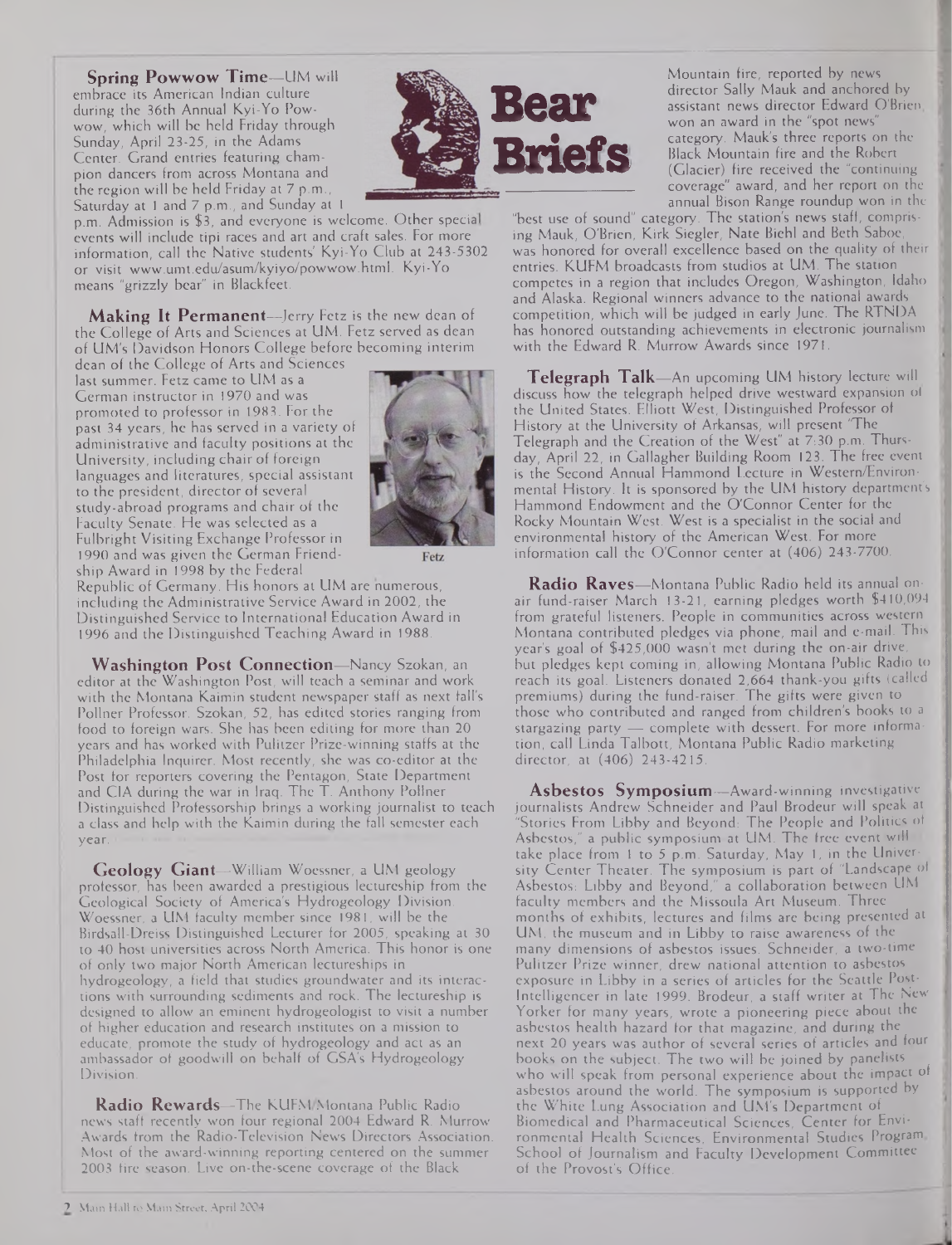**Educational Partners—**UM-Missoula recently presented its annual Partnership Awards to schools and organizations that offer field experiences and mentoring to School of Education students. The awards were given to three area schools and a government entity on March 6 during the Annual Education Reception, which was hosted by President George Dennison. The award winners are: Frenchtown Elementary faculty and administration, Sentinel High School faculty and administration, Washington Middle School, and Missoula City-County Health Department, Division of Health Promotion. Partnership Awards provide public recognition of the professional commitment evident in each organization to serve as models for UM education students.

**Record Breaker—**Scott McGowan, a UM senior from Poplar, finished fourth in the mile with a time of 4:02.07 at the NCAA Indoor Track and Field Championships in Fayetteville, Ark., breaking Montana's school record and earning All-American honors in the process. McGowan's time broke the old school record of 4:02.33, set by Frank Horn in 1988.

**Basketball MVP—**Montana senior Brooklynn Lorenzen was named the Big Sky Conference Most Valuable Player by a unanimous vote of league coaches. Lorenzen, who averaged 6.9 points and a team-high 33.3 minutes per game, ended the regular season with 222 assists on the season and 672 career assists. Lorenzen was Montana's ninth conference player of the year winner, becoming the single-season and career assist record holder in both Montana and league history. She was joined on the All-Big Sky Conference team by teammates Julie Deming and Hollie Tyler. Tyler also was named the Co-Defensive Player of the Year after garnering the Tri-Defensive Player of the Year honor as a sophomore.

**Top Coach—**Montana women's basketball coach Robin Selvig was awarded his 15th career conference coach of the year honor. It was the ninth time Selvig has been honored by the Big Sky Conference, in addition to his one Northwest Women's Basketball League and five Mountain West Conference coach of the year honors. Selvig shared this year's honor with Idaho State's Jon Newlee. Selvig coached his 2003-04 team back to the top of the Big Sky Conference, finishing with an overall record of 27-5, including a perfect 14-0 run through league play that gave Montana its 18th regular-season conference title. The Lady Griz earned their 19th national tournament appearance, hosting No. 5 seed Louisiana Tech in a firstround game. The Lady Griz led by 11 points midway through the second half, but could not hold the lead, falling 81-77 in one of the most thrilling-games the Adams Center has hosted in recent years.

**Leading Coach—**UM men's basketball coach Pat Kennedy has been chosen to lead the National Association of Basketball Coaches. Kennedy, who has been an NABC board of directors member for 10 years, said the president generally serves a one-year term and then two years on the board as past president. The board meets about six times a year, including a May meeting with the NCAA Selection Committee.

**Campus Loss—**Nelson Britt, the new director of UM'<sup>s</sup> Museum of Art and Culture, passed away April <sup>1</sup> after a courageous struggle with cancer. Britt came to UM last August to oversee the largest art collection in Montana, and in his short tenure he developed a vision for securing a permanent home for the more than 8,000 pieces of artwork owned by the University. He brought 18 years of experience in the museum business when he arrived on campus from Dubuque, Iowa, where he held a similar position. After an intensive national search, Britt was selected for the UM position because of his vast experience. He will be greatly missed.  $\bullet$ 

# Pulitzer winner headlines Dean Stone Lecture

**F** hamed managing editor of 1<br>
Speaker on April 22 at UM. ormer Baltimore Sun editor William K. Marimow, who was named managing editor of National Public Radio in late March, will be the School of Journalism's Dean Stone

Marimow's lecture is titled "Lying to the Press and the People — A Debit for Democracy." He said he will address the damage lying causes to the careers of public officials and to the public, which is deprived of the information its citizens need to made informed decisions about public affairs. The lecture will be at 7:30 p.m. in the University Center Theater, on the third floor of the University Center.



**Marimow**

Marimow, who has been a journalist for 30 years, twice won a Pulitzer Prize for his

reporting at the Philadelphia Inquirer, and was a Nieman Fellow at Harvard during 1982-83. He joined the Sun in 1993 and was named editor in 2000. During his tenure the Sun won three Pulitzer Prizes and was a finalist for eight others.

The Dean Stone Lecture is part of a series of events scheduled by the journalism school for April 22-23, which include a groundbreaking ceremony for the school's new Don Anderson Hall at 1:30 p.m. April 22.

On April 23 the school will award \$80,000 in scholarships at its annual Dean Stone banquet, which begins at 5 p.m. at the Holiday Inn Parkside. Reservations are required for the banquet and can be made by calling the school at (406) 243-4001. All other events are open to the public at no charge.

## A word from the President:

Lies, we have in process<br>external relationships.<br>I have stated publicly n the wake of the current problems in Grizzly Athletics, we have in process a full review of internal and

<sup>I</sup> have stated publicly how much we appreciate the support provided by the National Advisory Board for Grizzly Athletics (NABGA), the Grizzly Scholarship Association (GSA), and individual donors. <sup>I</sup> have also made it clear that none of the blame or responsibility for the accounting errors and other problems that occurred accrues to NABGA, GSA, or the UM Foundation.

In response, Chairman John Mercer of the Montana Board of Regents asked that <sup>I</sup> convey to the members of the NABGA and GSA and all our friends the gratitude of the Regents and the entire University community for their vital assistance.

However, it makes good sense to seize this occasion to discuss with all the stakeholders the relationships that currently exist and identify ways to strengthen them. <sup>I</sup> want very much to hear from you about your perceptions of what occurred and ways to restore trust in the institution and its programs.

To do so, <sup>I</sup> will welcome any written comments you care to send along. Comments may be mailed to President's Office, Main Hall, The University of Montana, Missoula, MT 59812.

Thank you very much for all that you do for UM and Grizzly Athletics. Working together, <sup>I</sup> have complete confidence that we can assure the continued success of the programs.

> *— George M. Dennison UM President*